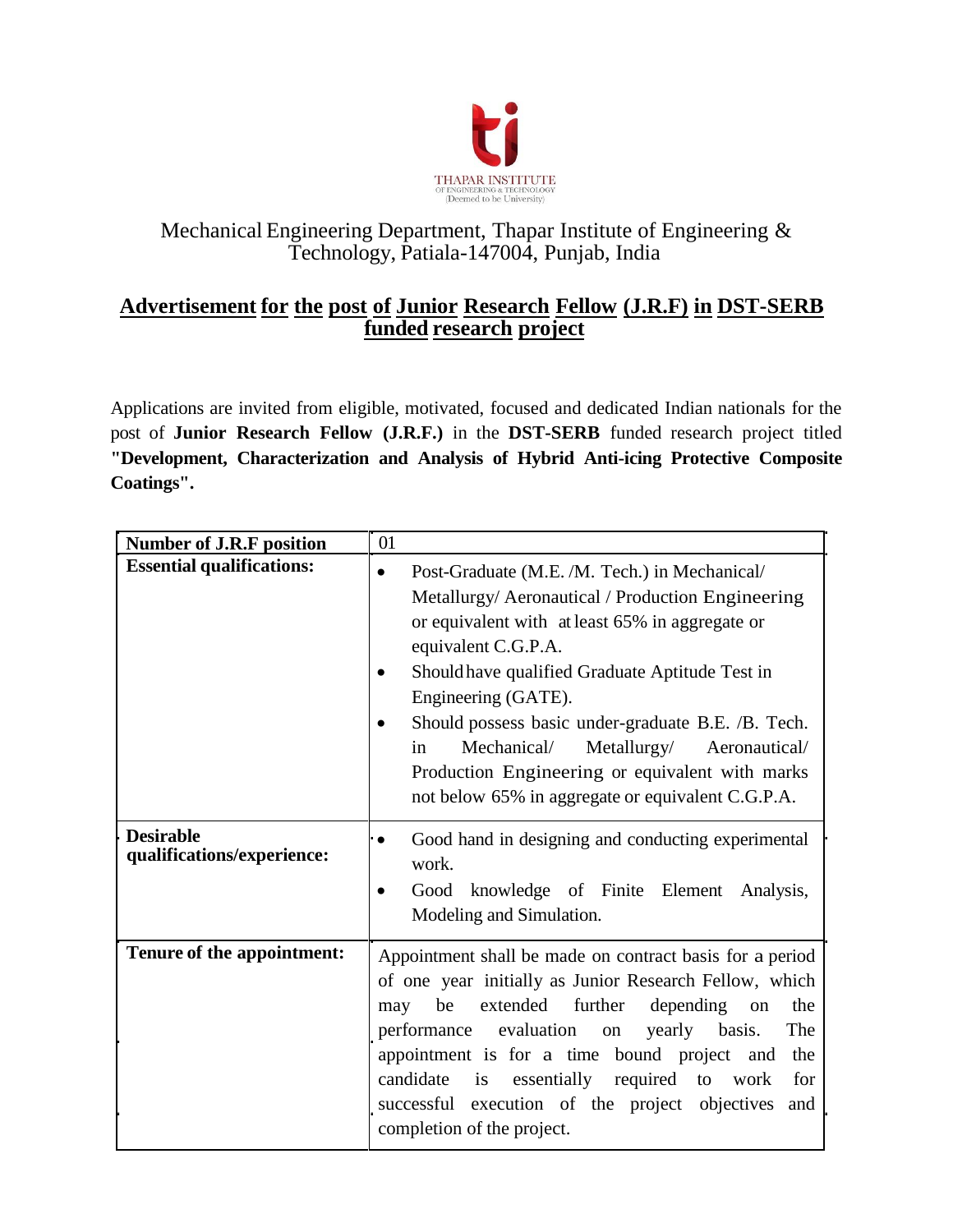| <b>Fellowship:</b>                              | The selected candidate would be paid $\bar{\xi}$ 31000 + 8%<br>HRA+ $\text{\textsterling}500$ Medical allowance per month for the first two<br>years and from the third year will be paid $\bar{\xi}$ 35000 + 8%<br>$HRA+ \xi 500$ Medical allowance per month.<br>The selected candidate has the provision to register<br>for Ph. D. program of the institute, as per the<br>prevailing institute guidelines. |  |  |  |
|-------------------------------------------------|----------------------------------------------------------------------------------------------------------------------------------------------------------------------------------------------------------------------------------------------------------------------------------------------------------------------------------------------------------------------------------------------------------------|--|--|--|
| <b>Other benefits:</b>                          |                                                                                                                                                                                                                                                                                                                                                                                                                |  |  |  |
| <b>Last date for</b><br>application submission: | 28 <sup>th</sup> March 2022, 5:00 PM IST.                                                                                                                                                                                                                                                                                                                                                                      |  |  |  |
| Date of interview:                              | 5 <sup>th</sup> April 2022 (Tentative)                                                                                                                                                                                                                                                                                                                                                                         |  |  |  |

## **NOTE:**

- (1) Incomplete applications shall be rejected.
- (2) **The interview shall be conducted in online mode.** Shortlisted candidates will be informed about the interview date and time, as well as the meeting link will be shared through email only**, by 1st April 2022.**
- (3) The applicant will be responsible for the authenticity of information, other documents and photograph submitted.
- (4) Mere possessing the prescribed qualification does not ensure that the candidate would be called for interview. The candidates will be shortlisted on the basis of merit and needs of the project.
- (5) Applicants in employment in government organization are required to submit a "No Objection Certificate" from the employer at the time of interview.
- (6) No TA/DA is admissible for interview. The position is purely temporary and will be governed by the administrative rules / service conditions of SERB- DST New Delhi and TIET, Patiala

## **How to Apply?**

Send the following documents in only **.pdf format** to **hiralal.bhowmick@thapar.edu** *on* or *before* **5:00 pm IST, 28 th March 2022.**

- Duly completed and signed application form in the prescribed format.
- Scanned copies of  $10^{th}$ ,  $12^{th}$ , BE/B. Tech, ME/ M. Tech, and GATE Score card in support of their academic qualifications.

The subject of email should be "**Application for the post of J.R.F**"

**Contact Person: Dr. Hiralal Bhowmick**, Principal Investigator

**Designation:** Associate Professor

**Department:** Mechanical Engineering

**Institute:** Thapar Institute of Engineering & Technology, Patiala, Punjab, India **EmailID: hiralal.bhowmick@thapar.edu**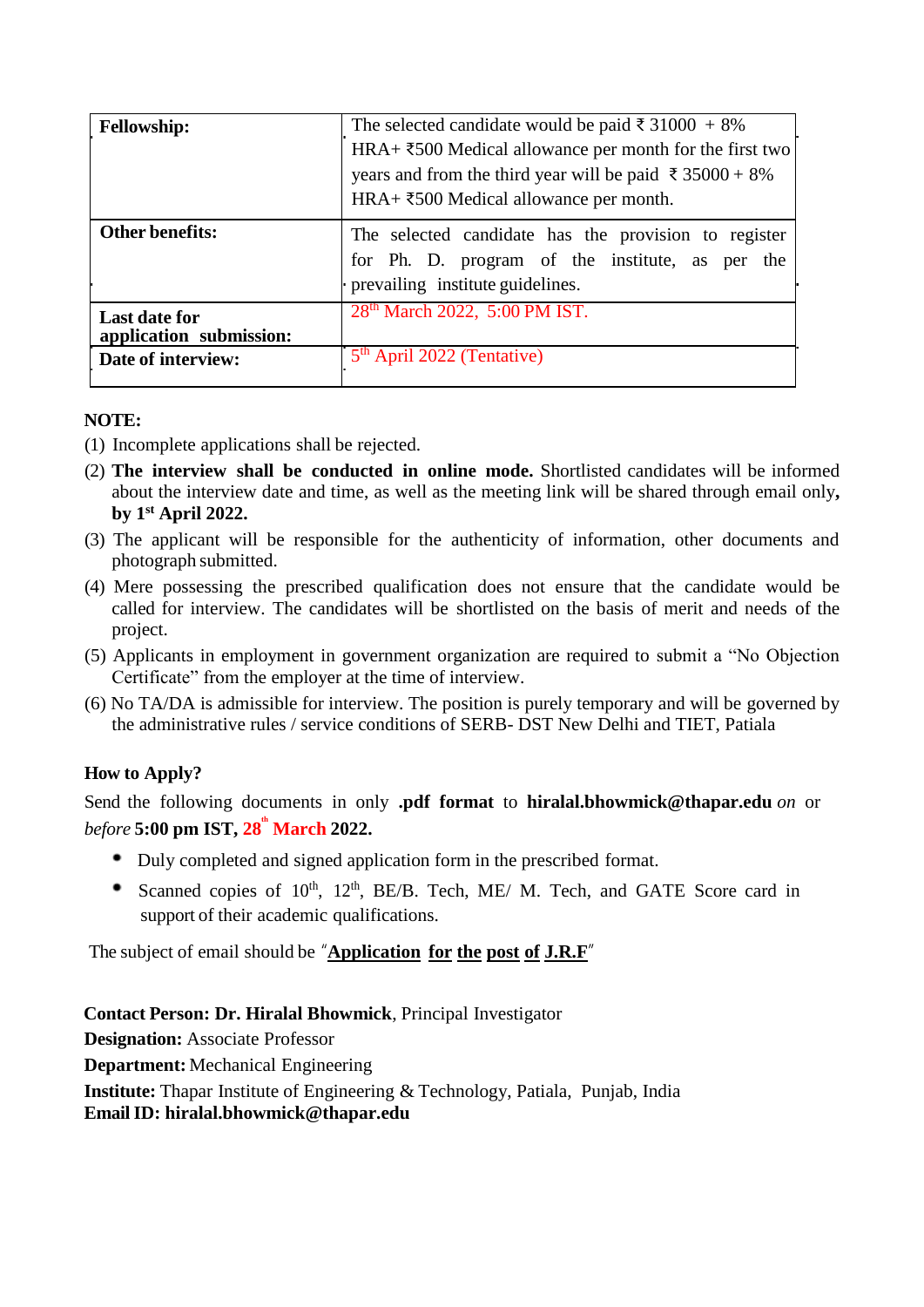# **Application Form for the Post of J.R.F.**

- **1) Name of the Candidate in full (in capital letters):**
- **2) Date of Birth:**
- **3) Nationality:**
- **4) Email Address (important to fill):**
- **5) Mailing Postal Address:**

PASTE RECENT PASSPORT SIZE PHOTOGRAPH HERE

**6) Educational qualifications (starting from High school onwards)**

| S.<br>N <sub>0</sub> | Name of<br><b>Examination</b><br><b>Passed</b> | <b>Subjects/Branch/</b><br><b>Specializations</b> | Name of the<br>University/<br><b>Board</b><br>$\blacksquare$ | Month &<br>Year<br><b>of</b> exam<br>passed | Percentag<br>e of<br><b>Marks</b><br>secured/<br><b>CGPA</b> |
|----------------------|------------------------------------------------|---------------------------------------------------|--------------------------------------------------------------|---------------------------------------------|--------------------------------------------------------------|
|                      | 10 <sup>th</sup>                               |                                                   |                                                              |                                             |                                                              |
| $\overline{2}$       | $12^{\text{th}}$                               |                                                   |                                                              |                                             |                                                              |
| $\mathfrak{Z}$       | B.E. / B.Tech.                                 |                                                   |                                                              |                                             |                                                              |
| $\overline{4}$       | M.E.<br>M. Tech.                               |                                                   |                                                              |                                             |                                                              |
| $\overline{5}$       | Any other<br>additional                        |                                                   |                                                              |                                             |                                                              |

#### **7) Particulars of GATE examination:**

- (i) Year of passing:
- (ii) Discipline:
- (iii) Score (percentile):
- (iv) All India Rank: